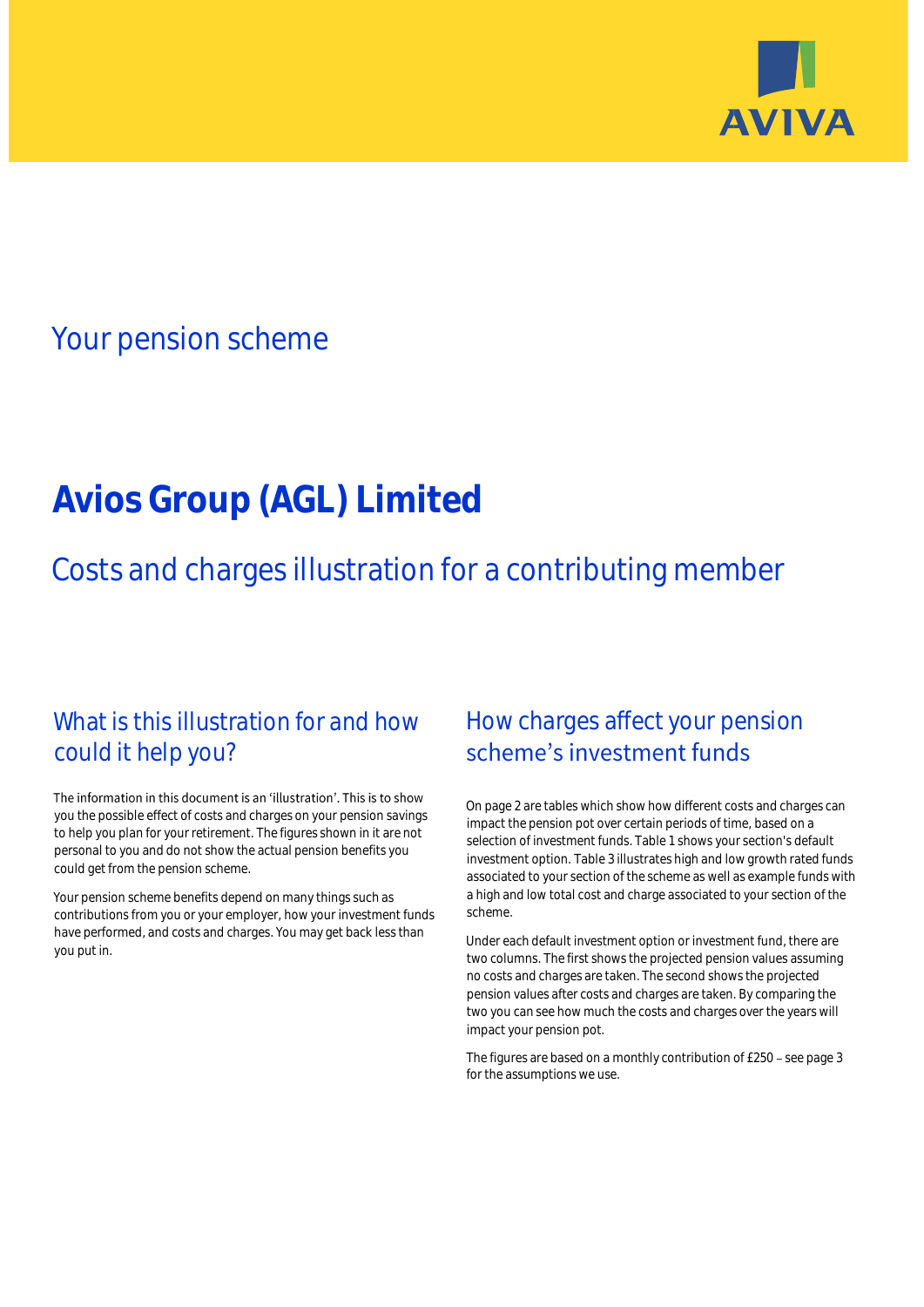### **Table 1**

| Illustration of effect of costs and charges on the Default Investment Option in<br><b>Avios Group (AGL) Limited</b> |                                        |                                    |  |  |  |  |  |  |  |
|---------------------------------------------------------------------------------------------------------------------|----------------------------------------|------------------------------------|--|--|--|--|--|--|--|
|                                                                                                                     |                                        |                                    |  |  |  |  |  |  |  |
|                                                                                                                     | <b>My Future SO</b>                    |                                    |  |  |  |  |  |  |  |
|                                                                                                                     | Assumed growth rate 3.2% (p.a.)        |                                    |  |  |  |  |  |  |  |
|                                                                                                                     | Assumed costs and charges 0.39% (p.a.) |                                    |  |  |  |  |  |  |  |
| At end of year                                                                                                      | Projected value assuming no            | <b>Projected value after costs</b> |  |  |  |  |  |  |  |
|                                                                                                                     | costs and charges are taken            | and charges are taken              |  |  |  |  |  |  |  |
| $\mathbf{1}$                                                                                                        | £2,980                                 | £2,980                             |  |  |  |  |  |  |  |
| $\overline{2}$                                                                                                      | £6,000                                 | £5,970                             |  |  |  |  |  |  |  |
| 3                                                                                                                   | £9,050                                 | £8,990                             |  |  |  |  |  |  |  |
| 4                                                                                                                   | £12,100                                | £12,000                            |  |  |  |  |  |  |  |
| 5                                                                                                                   | £15,200                                | £15,100                            |  |  |  |  |  |  |  |
| 10                                                                                                                  | £31,300                                | £30,700                            |  |  |  |  |  |  |  |
| 15                                                                                                                  | £48,300                                | £46,800                            |  |  |  |  |  |  |  |
| 20                                                                                                                  | £66,200                                | £63,400                            |  |  |  |  |  |  |  |
| 25                                                                                                                  | £85,000                                | £80,700                            |  |  |  |  |  |  |  |
| 30                                                                                                                  | £105,000                               | £98,500                            |  |  |  |  |  |  |  |
| 35                                                                                                                  | £126,000                               | £117,000                           |  |  |  |  |  |  |  |
| 40                                                                                                                  | £147,000                               | £135,000                           |  |  |  |  |  |  |  |
| 45                                                                                                                  | £165,000                               | £150,000                           |  |  |  |  |  |  |  |
| 50                                                                                                                  | £181,000                               | £163,000                           |  |  |  |  |  |  |  |

### **Table 2**

| List of Funds included in the Default Investment Option |                       |                    |
|---------------------------------------------------------|-----------------------|--------------------|
| <b>Fund name</b>                                        | <b>Total Cost and</b> | <b>Growth Rate</b> |
|                                                         | Charge (p.a.)         | (p.a.)             |
| Av MyM My Future Growth S0                              | 0.41%                 | 3.60%              |
| Av MyM My Future Consolidation S0                       | 0.36%                 | 2.40%              |
|                                                         |                       |                    |
|                                                         |                       |                    |
|                                                         |                       |                    |
|                                                         |                       |                    |
|                                                         |                       |                    |
|                                                         |                       |                    |
|                                                         |                       |                    |
|                                                         |                       |                    |

#### **Aviva Life & Pensions UK Limited.**

Registered in England No. 3253947. Registered office: Aviva, Wellington Row, York, YO90 1WR. Authorised by the Prudential Regulation Authority and regulated by the Financial Conduct Authority and the Prudential Regulation Authority. Firm Reference Number 185896. **aviva.co.uk** TEMP GFI NG071309 09/2018